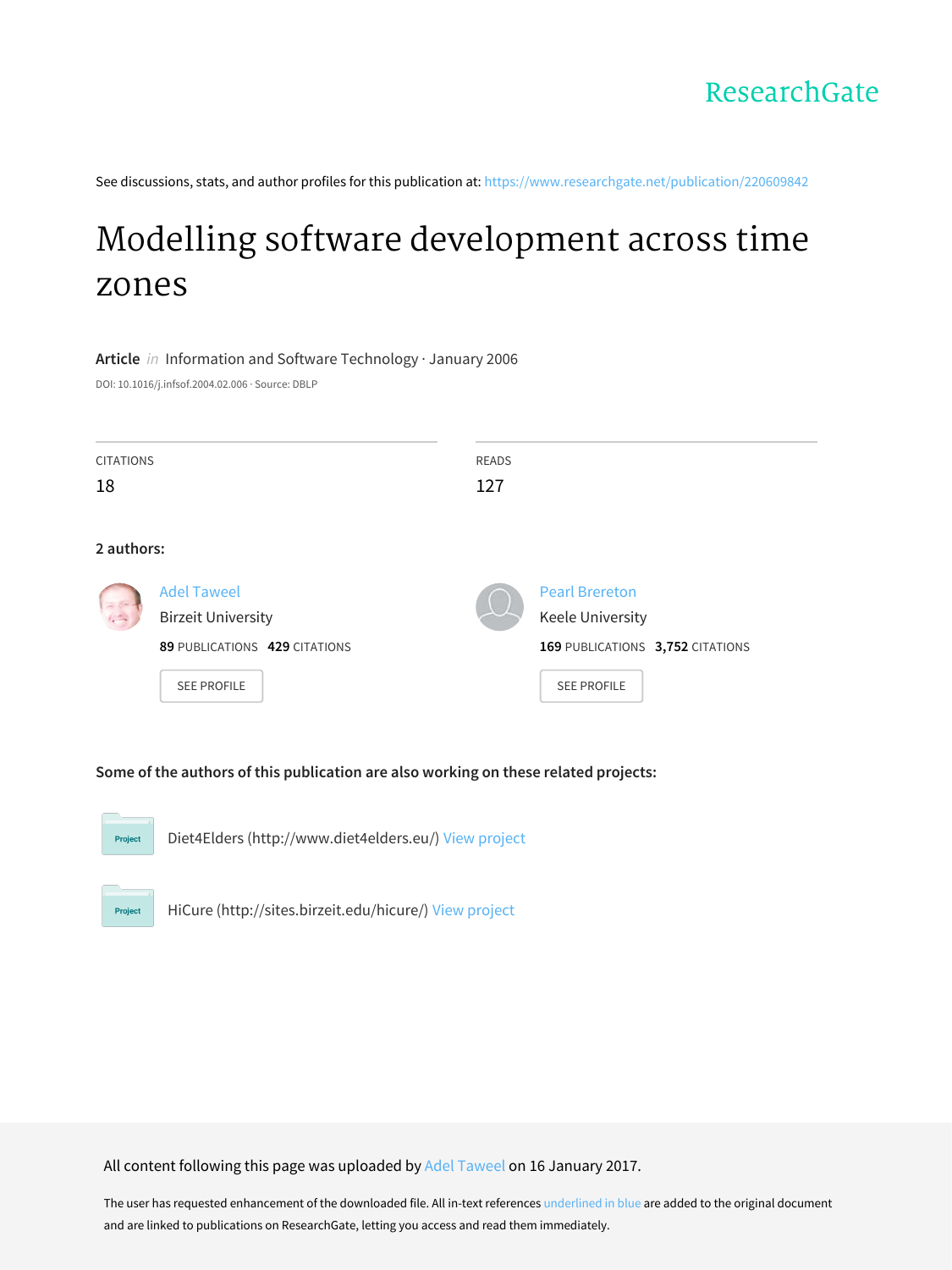

Available online at www.sciencedirect.com



Information and Software Technology 48 (2006) 1–11

**INFORMATION AND SOFTWARE TECHNOLOGY** 

[www.elsevier.com/locate/infsof](http://www.elsevier.com/locate/infsof)

# Modelling software development across time zones

Adel Taweel<sup>a</sup>, Pearl Brereton<sup>b,\*</sup>

<sup>a</sup>School of Computer Science, University of Manchester, Kilburn Building, Manchester M13 9PL, UK <sup>b</sup>School of Computing and Mathematics, Keele University, Keele, Staffordshire ST5 5BG, UK

> Received 31 January 2003; revised 20 February 2004; accepted 23 February 2004 Available online 10 May 2005

#### Abstract

Economic factors and the World Wide Web are turning software usage and its development into global activities. Many benefits accrue from global development not least from the opportunity to reduce time-to-market through 'around the clock' working.

This paper identified some of the factors and constraints that influence time-to-market when software is developed across time zones. It describes a model of the relationships between development time and the factors and overheads associated with such a pattern of work. The paper also reports on a small-scale empirical study of software development across time zones and presents some lessons learned and conclusions drawn from the theoretical and empirical work carried out.

 $© 2005 Elsevier B.V. All rights reserved.$ 

Keywords: Global software development; Development across time zones; Distributed software engineering

# 1. Introduction

Market forces and an increasingly reliable world-wide communications network have made geographically distributed software development a reality. The potential benefits of global software development have been well documented and include [\[1–3\]](#page-10-0):

- Improved product and service quality;
- Rapid response to global market opportunities;
- Reduced time-to-market through round the clock working;
- Reduced costs;
- Better use of scarce resources:
- † Adding an international perspective to products developed.

On the negative side, it has been reported that multi-site software development introduces additional delay and thus takes much longer than single-site development [\[4\]](#page-10-0).

This delay is attributed to the fact that more people are normally involved in multi-site software development (compared to development on a single site), however, the projects studied do not seem to have utilised time difference between sites and thus have not exploited an 'around the clock' work pattern.

In this paper, we particularly focus on the opportunities to reduce time-to-market through 'around the clock' software development i.e. through the exploitation of time differences between development sites. The working style that we are interested in is where a task is passed at the end of a working day from one software engineer to another 'across time zones'. We call this sequential collaborative software engineering (SCSE).

Working around the clock is not, of course, a new idea. In fact, in some domains such as healthcare and air traffic control, shift working is common practice. With software, however, the benefits of around the clock working can be achieved though work transfer across time zones, thereby eliminating the need for unsociable working hours.

The aims of the research reported here are to gain a better understanding of the contextual factors that affect time-tomarket for sequential collaborative software engineering and to investigate the overheads associated with such work patterns.

In particular, a model, *Tseq* (Time Estimation for Sequential Collaborative Software Engineering)

<sup>\*</sup> Corresponding author. Tel.:  $+44$  178 258 3079; fax:  $+44$  178 271 3082.

E-mail addresses: a.taweel@cs.man.ac.uk (A. Taweel), o.p.brereton@ keele.ac.uk (P. Brereton).

<sup>0950-5849/\$ -</sup> see front matter © 2005 Elsevier B.V. All rights reserved. doi:10.1016/j.infsof.2004.02.006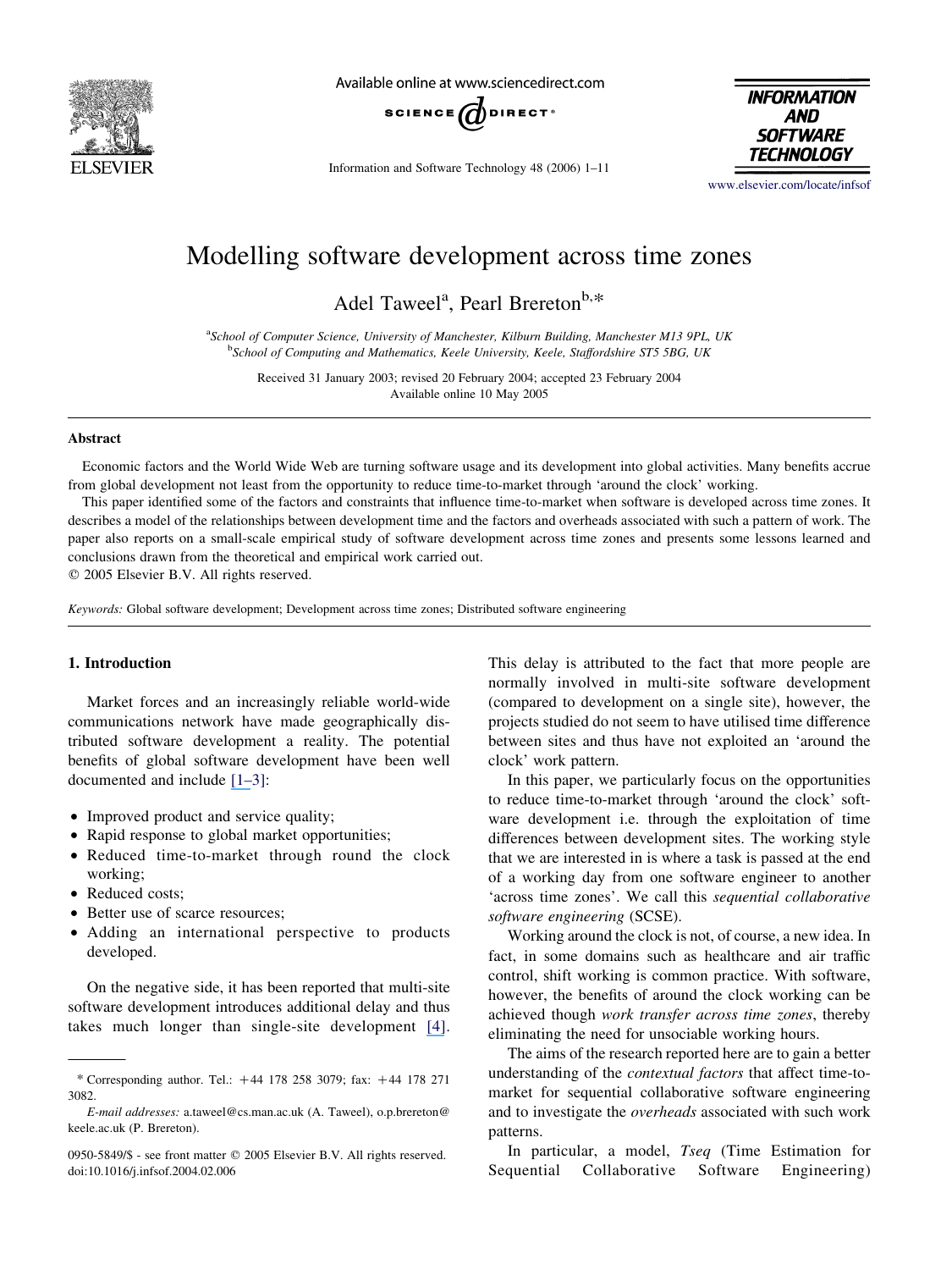representing the relationships between the factors, the overheads and time-to market is described. Such a model could be used to help project managers decide when and in what manner software engineering activities should be distributed across time zones (assuming that the necessary expertise is available at the participating sites) in order to achieve significant reductions in completion time.

Also briefly described in the paper, is a small-scale empirical study undertaken to illustrate the feasibility of SCSE and to obtain some practical measures for the contextual factors and overheads of distribution.

Section 2 of the paper describes and illustrates patterns of distributed working. Section 3 identifies and discusses the contextual factors while Section 4 addresses the overheads of development across time zones. Section 5 introduces Tseq and discusses the affects on development time of some of the factors and overheads. Section 6 describes the empirical study carried out. Finally, Section 7 presents some conclusions.

#### 2. Patterns of working across time zones

Working around the clock is normally done by teams of people where one team transfers work to another team. A team might simply take over the tasks of the previous team or it might undertake some additional transfer tasks. For example, when security officers take over from their colleagues, they may be required to do certain checking activities before they resume their normal task. In most domains, however, a team member continues to work from the point where the previous person finished on the same or similar type of job. For example, nurses continue from the point where colleagues on a previous shift stopped, effectively doing the same type of job.

This concept can be utilised for software engineering tasks. Fig. 1 shows a general 3-site scenario for around the clock software development. The time needed to report

progress at the end of a day, and to catch up at the beginning of the day (reporting time and catching-up time, respectively) depend on many factors. These include, for example, the complexity of the task and the opportunity for synchronous communication (i.e. the length of the time overlap).

For the purpose of our model, we consider two ways of distributing software engineering tasks across time zones.

- 1. Sequential task distribution. In this case, a task, which is normally done by one person, is split between two (or more) persons located in different time zones. That is, one person transfers a task to a second person located in a different time zone, and the second person continues the work from the point where the first person has stopped. With this process, more than one person-day can be fitted into a single day (24-h period).
- 2. Dependent task distribution. In this case, one task is done by one person located in a particular time zone and a dependent task is subsequently undertaken by another person located in a different time zone. For example, the tasks might be coding and testing. One person, located in the UK, can do coding and then transfer the code (a testable part) to another person located in the USA to test it. Another example is writing a test plan and executing it. These tasks may be considered sequential, however, the different individual tasks have to be executed in a certain sequence as opposed to being considered as one sequential task made up of smaller activities that can be executed in any order.

#### 3. Contextual factors affecting development time

A number of factors are likely to affect time-tocompletion for SCSE. In particular, we identify factors relating to the development sites used, the project resources



Fig. 1. Three sites.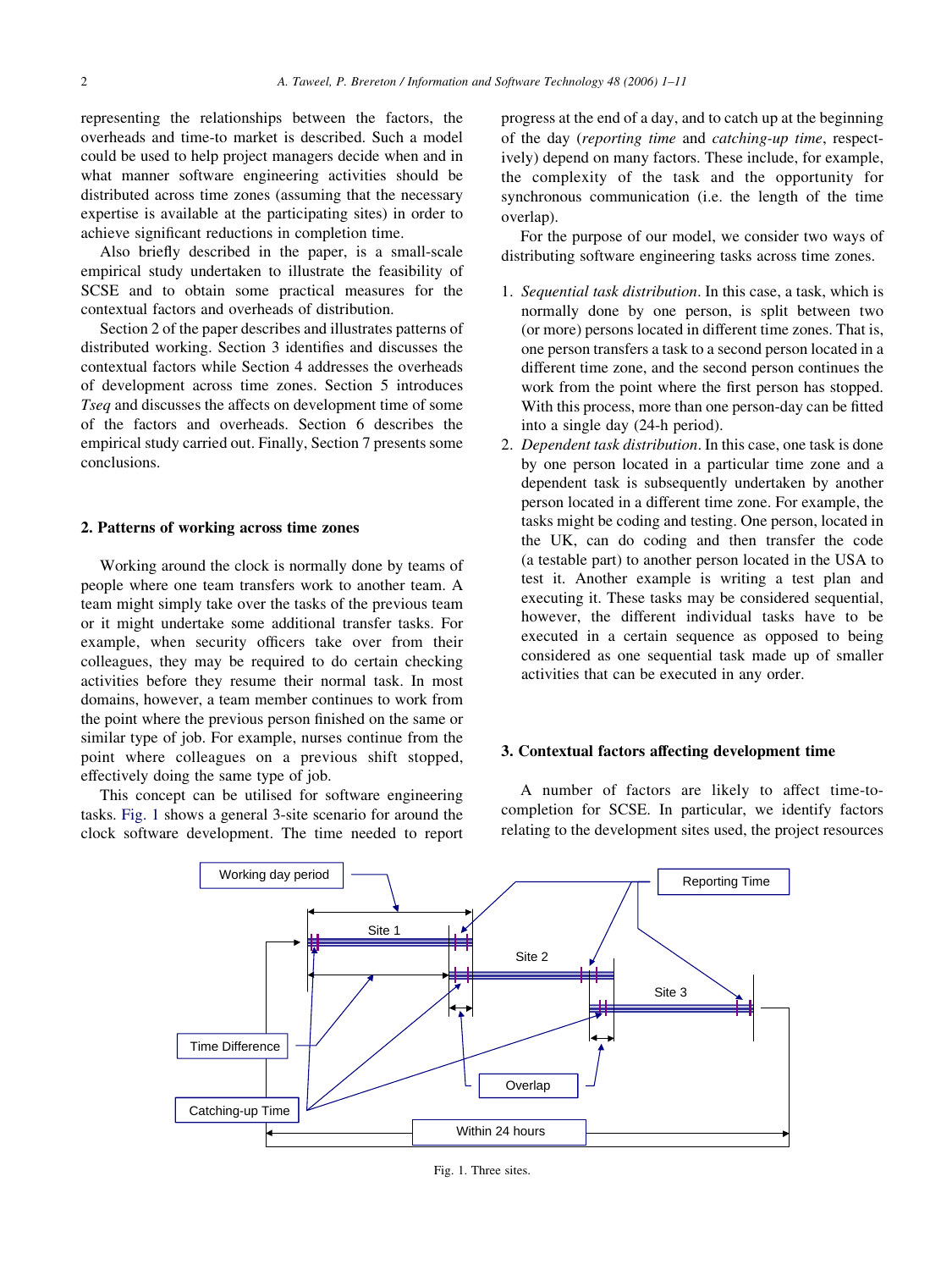and constraints and the characteristics of the task being undertaken.

#### 3.1. Characteristics of the development sites

Many international organisations have a number of sites located in different countries around the world. Other smaller organisations could form an international virtual organisation from business partners located in various countries. In either case, these sites can be utilised to support SCSE. The potential for reducing development time will depend on the number of sites involved and on the time differences between sites. The maximum number of sites that can be utilised for one task depends on the length of the working day at each site and on the time difference between sites.

For SCSE to succeed, participating sites must have sufficient communications facilities to support the reliable transfer of software and progress information between sites. Information exchange can be carried out in a number of ways including through the use of a central repository, using asynchronous communications (e.g. email or ftp), using synchronous communications (e.g. video conferencing) or through some combination of these.

## 3.2. Project resources and constraints

Clearly, the development time for a particular software system will depend on the number of developers employed. However, the optimal number of developers that can be utilised will depend on the characteristics of the activities involved. For example, it will depend on the number of possible parallel activities that can be carried out autonomously. Brooks [\[5\]](#page-10-0) noted that communication overheads would increase by  $n(n-1)/2$  for *n* developers. However, for SCSE (involving the work patterns described in Section 2), most of the communication overhead is likely to occur when work is 'handed over' from one developer to another at the end (and beginning) of a shift. At other times, the co-developers will not be available unless there is a significant overlap in the working days. Communication is, therefore, mainly between only the two sites involved in work transfer and so the overhead is likely to be less. Rather it might be expected to increase linearly with the number of sites.

The usual project constraints such as delivery date and maximum cost are also likely to affect development time.

# 3.3. Task characteristics

These include:

Estimated single-site development time. The estimated time to completion for development across time zones will of course be a function of the estimated development time if the task were to be carried out at a single site (which reflects the overall size and complexity of the task being undertaken).

Level of concurrency and critical path. The potential for concurrent working, which will depend on the nature of the task, will clearly affect development time.

The critical path within a project determines the shortest possible time a project or a set of tasks can take to complete, if concurrency is exploited to the maximum. Therefore, critical path/number of sites is the shortest possible time to finish a project or a set of tasks. Consequently, the reduction in development time will have a value between (total effort/number of sites+overheads) and (critical path/number of sites  $+$  overheads).

#### 4. Overheads of SCSE

The overheads of distribution can be classified into three main categories: management, knowledge transfer and distribution effort loss.

# 4.1. Management overhead

The added complexity of SCSE over single-site development is likely to result in a need for more planning and monitoring of progress. Extra planning will be needed for actually deciding which tasks are to be distributed across which sites and, because more work will be done in a shorter period, further effort is likely to be required to monitor progress [\[6,7\]](#page-10-0). Estimating the values of these overheads is not straightforward, as they will depend (non-linearly) on project characteristics such as overall size and schedule. Estimates for these overheads are probably best determined from historical data within a particular organisation.

### 4.2. Knowledge transfer overhead

Knowledge transfer overheads include general task-level communications, artefacts transfer time and daily knowledge transfer. General task-level communications may be needed from time to time, for example, to negotiate the overall approach, to review the decision making process or to clarify any decisions made.

General task-level communication can be carried out using either synchronous, asynchronous communication or both between distributed team members. While asynchronous communication can happen spontaneously based on events and requirements during a task's or project's life, synchronous communication needs pre-arranging or prescheduling and probably some preparation to succeed which may incur additional overheads. However, because distributed team members will be located in different time zones, the use of synchronous communication will be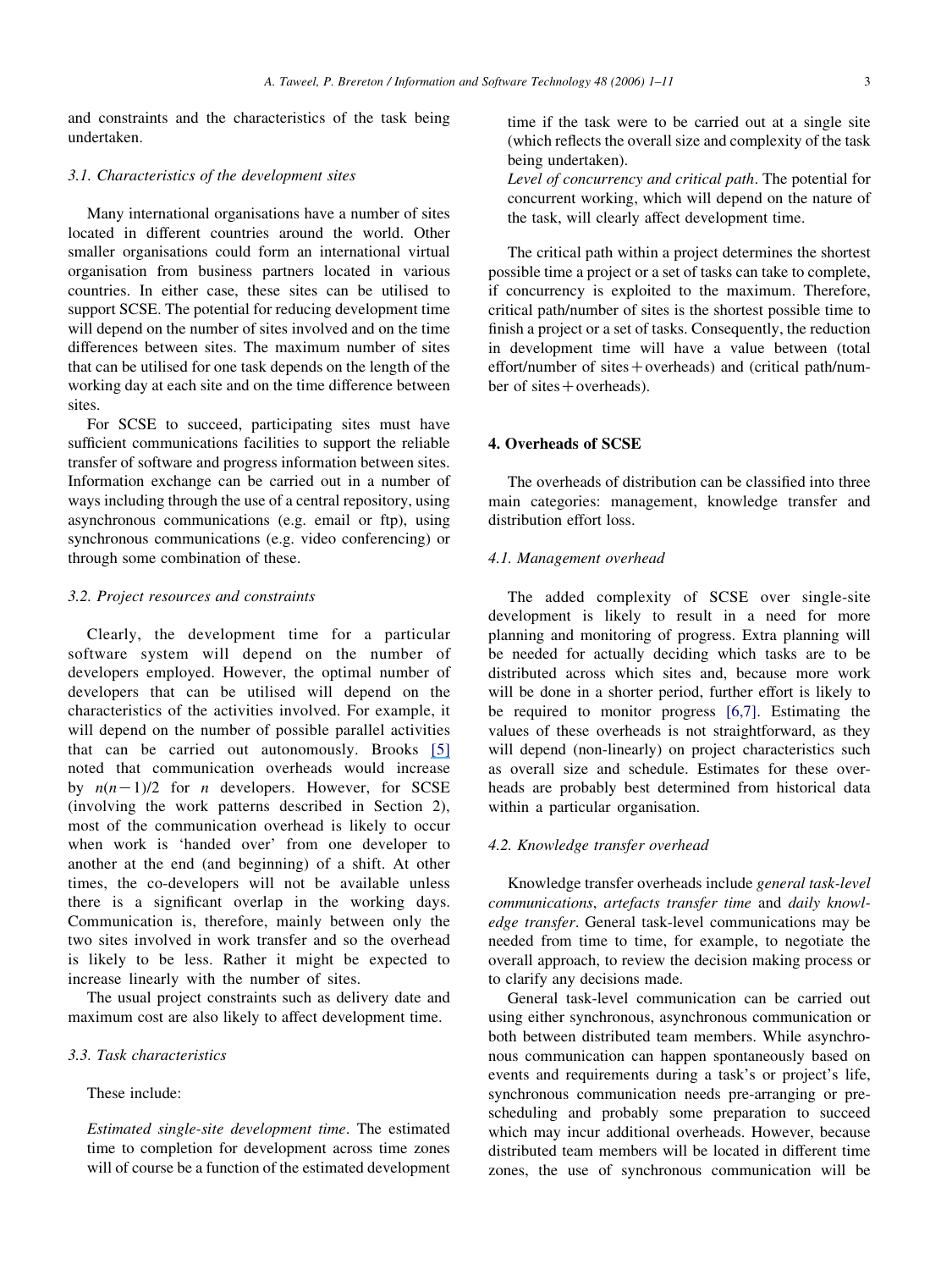limited. Although, it is apparent that longer periods of overlap allow more sites to be utilised within a 24-h period and increase the opportunities of synchronous communication, they are not necessarily an advantage. Longer periods of overlap between sites allow less utilisation of a person's day which reduces a person's working time on tasks or projects. It also contributes to other overheads such as artefacts transfer time and catching-up time overheads (due to the possible increase in the number of participating sites) and general task-level communication overhead (due to the possible increase in periods of synchronous interactions). Therefore, the overlap between two sites, for at least one site will be a wasted time for the task being carried out, although if it is long enough it can be used to carry out some other tasks. Therefore, in most cases, the use of asynchronous communication with SCSE contributes more toward improving time-to-market. Although, the importance of the availability of synchronous communication is emphasised [\[8,9\]](#page-10-0), the use of asynchronous communication is considered to be sufficient for many software tasks [\[10,11\].](#page-10-0) It also helps to overcome cultural and language barriers and decreases communication overheads due to face-to-face interactions [\[10–14\].](#page-10-0)

Several researchers have noted the importance and impact of co-operation and communication overheads on development time between team members [\[5,15\]](#page-10-0). However, in SCSE these overheads are not significant. Brooks noted that communication overheads would increase by  $n(n-1)/2$  for *n* developers, thus for a large team the development time increases significantly [\[5\]](#page-10-0). Based on these overheads, Brooks draws his law: 'adding staff to a late project makes it later'. However, most of the communication overhead is likely to occur when work is 'handed over' from one developer to another at the end (and beginning) of a shift. Communication is, therefore, mainly between only the two sites involved in work transfer and so the overhead is likely to be less. Rather, in this case, it is expected to increase linearly with the number of sites. In addition, due to the significant time difference between sites, interaction between members located at these sites will be limited.

General task-level communication should not be confused with the time needed to transfer software artefacts (referred above as artefacts transfer time) which will occur on a daily basis. This overhead is not only limited to the time taken for artefacts to be transferred but also includes the time required to launch communication tools and prepare artefacts for transmission. As mentioned above, different communication methods can be used to transfer artefacts between sites, such as through the use of a central repository, distributed repositories, e-mail attachments or FTP, Internet, or dedicated private communication networks. The time needed to transfer these artefacts will depend on the transfer method used. The empirical study, described in Section 6, shows that this overhead depends on how well a site is equipped. Because this overhead depends on many factors such as the data transfer method, the size of data, the communication tools and methods and the users' familiarity with the technologies used, it is probably best determined from historical data within a particular site and organisation.

In addition, for both the sequential and dependent distribution patterns, *daily knowledge transfer* between sites is needed. This consists of two elements:

Reporting time. At the end of a day, the time taken to report progress will depend on the number of activities/ tasks to be reported, the quantity of knowledge to be reported on each task, clarity of project schedule/plan and on the level of automation of the reporting process. Catching-up time. At the beginning of a day, the time needed to 'catch up' on the work carried out since a developer's last working day will depend on a number of factors. These include: how well the transferred knowledge is presented; the number of activities/tasks reported; the clarity of project schedule/plan and the level of understanding of the whole task structure or plan. In addition, catching-up time depends on the number of sites involved with the task. This is because a person at a site may need to catch-up with (number of sites $-1$ ) status reports. Although some of the factors identified are easily quantified (e.g. number of activities reported) other are difficult to measure (e.g. the level of automation).

# 4.3. Distribution effort loss

Distribution effort loss represents the additional effort lost due to unfinished tasks [\[2\]](#page-10-0). This happens only with dependent type tasks. For example, consider the coding and testing example mentioned above. If one team at a site does not finish coding the expected part, the next person would not be able to test it. Absence, illness, technical problems etc. can prevent software engineers from completing a task.

This potential for effort loss is illustrated by an 2-site scenario where a developer at site A is working on task 1, a developer at site B is working on task 2 and task 1 is dependent on task 2 (see [Fig. 2](#page-5-0)). It can be seen that 1 working day is lost at site A if the developer at site B fails to complete the required part of task 2 on day 2.

If the dependency level between tasks is very high, then effort loss may be high and, at worst, will be (number of sites-1) person days in every transaction (or 1 day of schedule time). If the dependency level between tasks is low, the loss is 'zero' person days.

However, if an uncompleted task can be completed by a different person the loss will always be 'zero'. The dependency/inter-dependency between tasks can be accurately determined only when tasks are scheduled.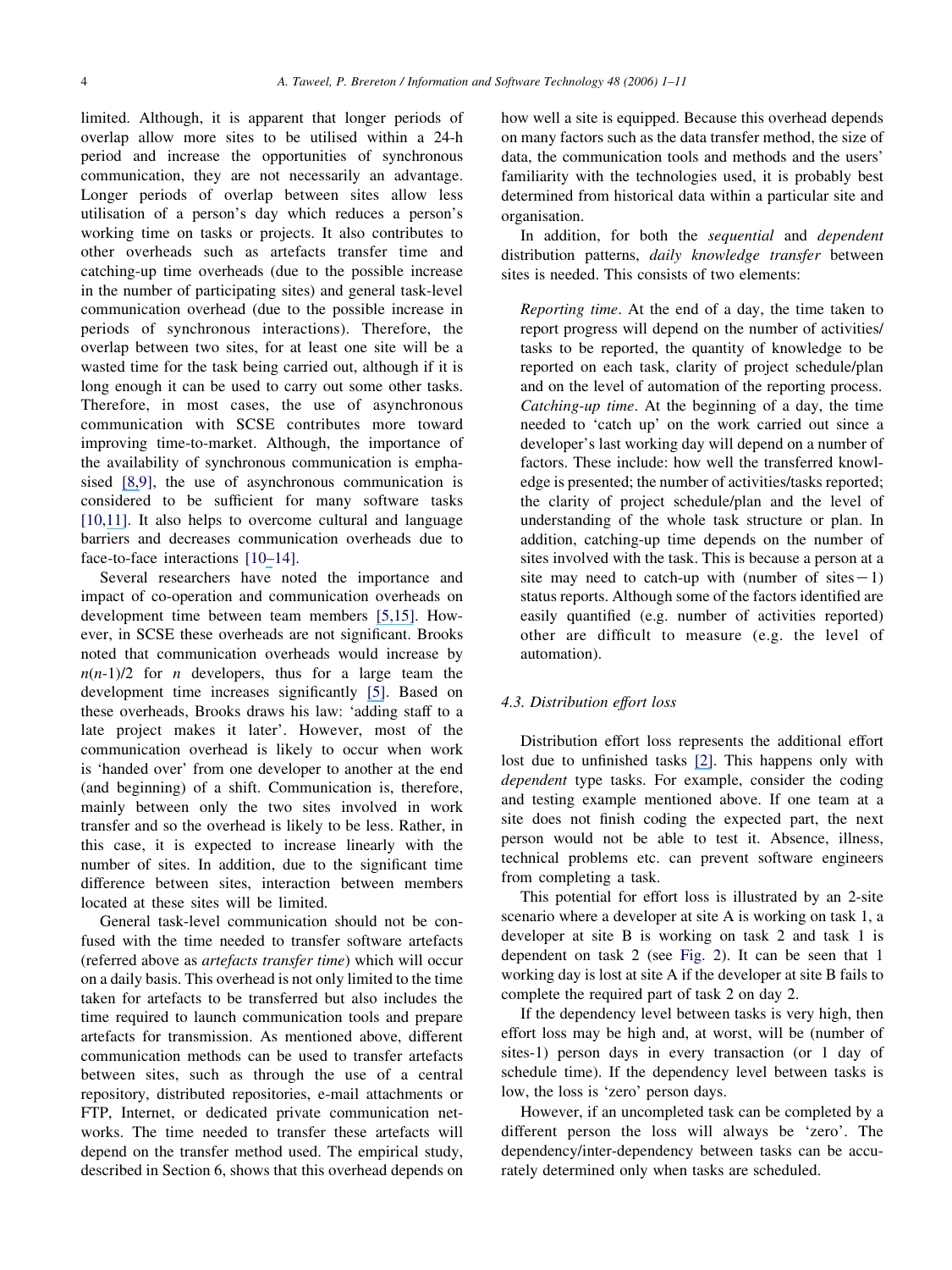<span id="page-5-0"></span>

Fig. 2. Distribution effort loss.

#### 5. The Tsea model

A mathematical model  $(Tseq)$  of the relationships between development time for SCSE and the contextual factors and overheads of distribution has been developed and is summarised below. The contextual factors represented in the model are:

- number of sites:
- time differences between sites;
- number of developers;
- estimated single-site development time;
- level of concurrency (i.e. the task specific potential for concurrent working).

The overheads of distribution included in the model are:

- management overhead;
- † knowledge transfer overhead: general task-level communications (or collaboration time), artefact transfer time, reporting time, and catching up time;
- distribution effort loss.

The full derivation and discussion of the Tseq model is beyond the scope of this paper, however, a description of the main equations of the model and how they might be used are included. In deriving the Tseq model, the software process and development time of single site software development was taken as a baseline. The ratio of gain with respect to single site software development is, therefore, calculated and represented in two gain factors: a gain factor due to utilisation of more sites and a gain factor due to utilisation of more effort. These two gain factors ( $GF_{N_s}$  and  $GF_{N_e}$ ) can be represented by Eqs. (1) and (2), respectively, where:

- $N<sub>s</sub>$  is the number of utilised sites;
- $N_e$  is the number of developers;
- $O_i$  is the overlap between consecutive sites;

```
GF_{N_s} is the gain factor based on the number of utilised sites;
```
- $GF<sub>N</sub>$  is the gain factor based on the number of developers;
- WD is the working day at each site (it is assumed that the working day at all sites has the same value).

$$
GF_{N_s} = \sum_{i=1}^{N_s - 1} \left( \frac{WD - O_i}{N_s \times WD} \right)
$$
 (1)

$$
GF_{N_e} = \sum_{i=1}^{N_e - 1} \left( \frac{WD - O_{si}}{N_e \times WD} \right)
$$
 (2)

where  $O_{si}$  is the overlap between *i*th site where the *i*th developer is located and the  $i+1$  site where  $i+1$  developer (member of the team) is located.  $O_{si}=0$  for developers who are not part of a team.

Consequently, the corresponding potential reduction in development time ratios (or Reduction Factors,  $RF_{N_s}$  and  $RF_{N_e}$ ) can be expressed in the following Eqs. (3) and (4):

$$
RF_{N_s} = 1 - GF_{N_s}, \quad 0 < RF_{N_s} \le 1\tag{3}
$$

$$
RF_{N_e} = 1 - GF_{N_e}, \quad 0 < RF_{N_e} \le 1\tag{4}
$$

where  $RF_{N_s} \geq RF_{N_s}$ 

For a given software task, some parts may need to be carried out sequentially whilst other parts may be carried out concurrently. The estimated development time for SCSE can be represented by Eq. (5), where:

- ST is the development time estimate for sequential tasks;
- PT is the development time estimate for parallel tasks;
- EDT is the development time estimate for single site development;
- PW is the level of potential for concurrent working in the given software task; and
- NDT is the multi-site development time estimate.

$$
NDT = ST \times RF_{N_s} + PT \times RF_{N_e} + Overheads
$$
 (5)

where  $ST = EDT - EDT \times PW$ ,  $PT = EDT \times PW$ , and, Overheads =  $KTO + DELO$  (see Eqs. (7) and (8) below).

The above equations are based on the assumption that all utilised sites work within a 24-h period. This can be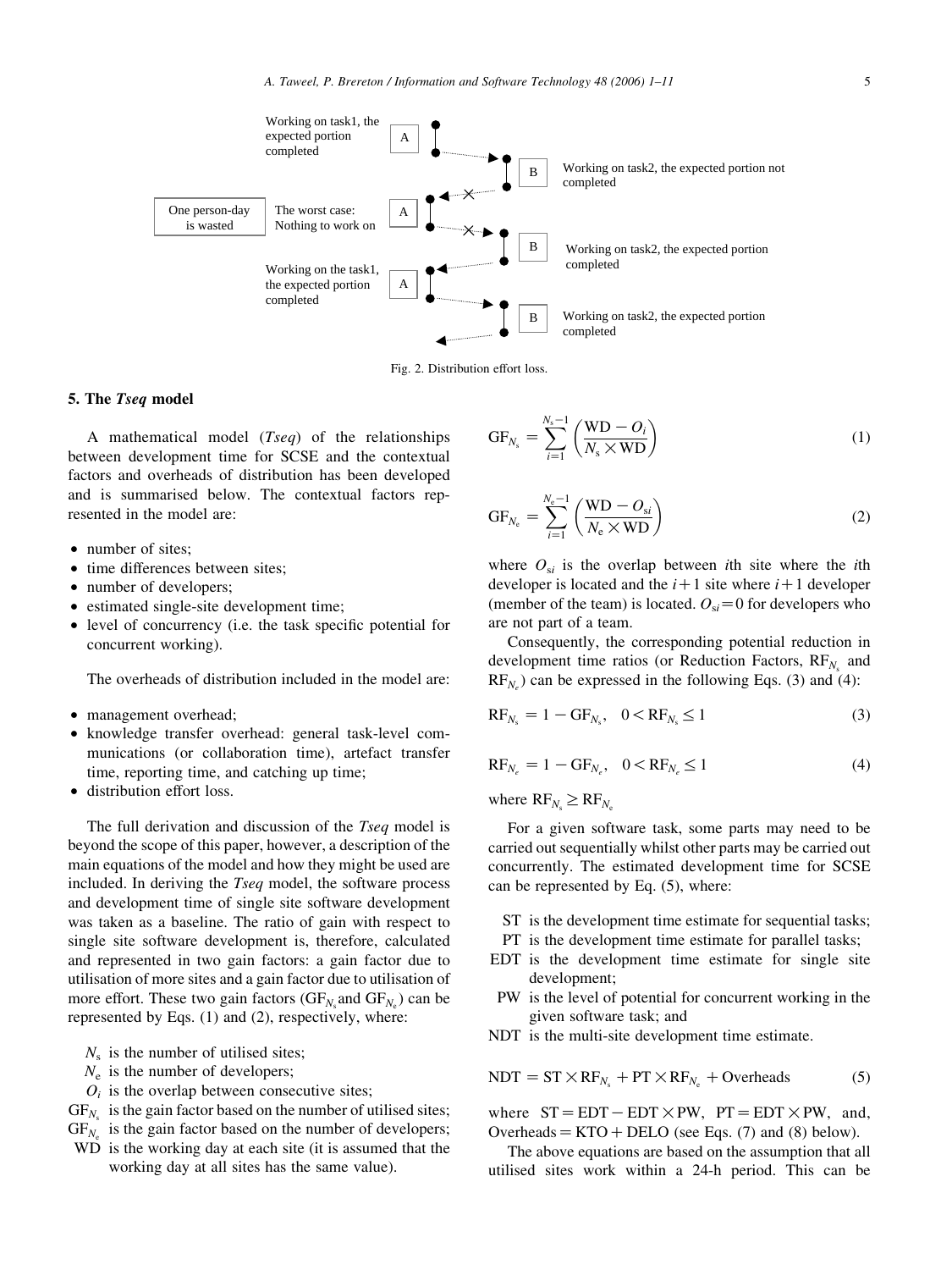<span id="page-6-0"></span>expressed by the following Eq. (6)

Total working period

$$
= \sum_{i=1}^{N_{\rm s}} \text{WD}_i - \left( \sum_{i=1}^{N_{\rm s}-1} \text{WD}_i - \text{TD}_i \right) \tag{6}
$$

The equations for each overhead are derived differently depending on the nature of the overhead. For example, due to the randomness in the occurrences of the distribution effort loss (DELO) overhead, it would not be appropriate to calculate it as a daily effort loss. It is more reasonable to consider it as a proportion of the total software task elapse time. Although, the proportion will differ from one project to another, a sensible value can be derived from the historical data of an organisation. This can be expressed as

$$
DELO = LP \times EDT \times (N_s - 1)
$$
 (7)

where EDT represents the multi-site development time, which in this case includes both NDT and other overheads, LP represents (as a percentage) the occurrences of Daily-Transfer effort loss with respect to the software task schedule time, and  $N<sub>s</sub>$  is the number of utilised sites.

Knowledge transfer overhead contributes to the elapse time of a software task on a daily basis; for each transfer of each team on each site. The equations for the knowledge transfer overhead (KTO) are, therefore, derived for each site taking NDT as the baseline. To converge to the near true value of KTO, it has been calculated iteratively until the error is less than 1 day. Therefore, the knowledge transfer overhead can be expressed as:

$$
KTO_{\text{Total}} = \sum_{i=1}^{n} KTO_i
$$
 (8)



Fig. 3. Development time estimation process.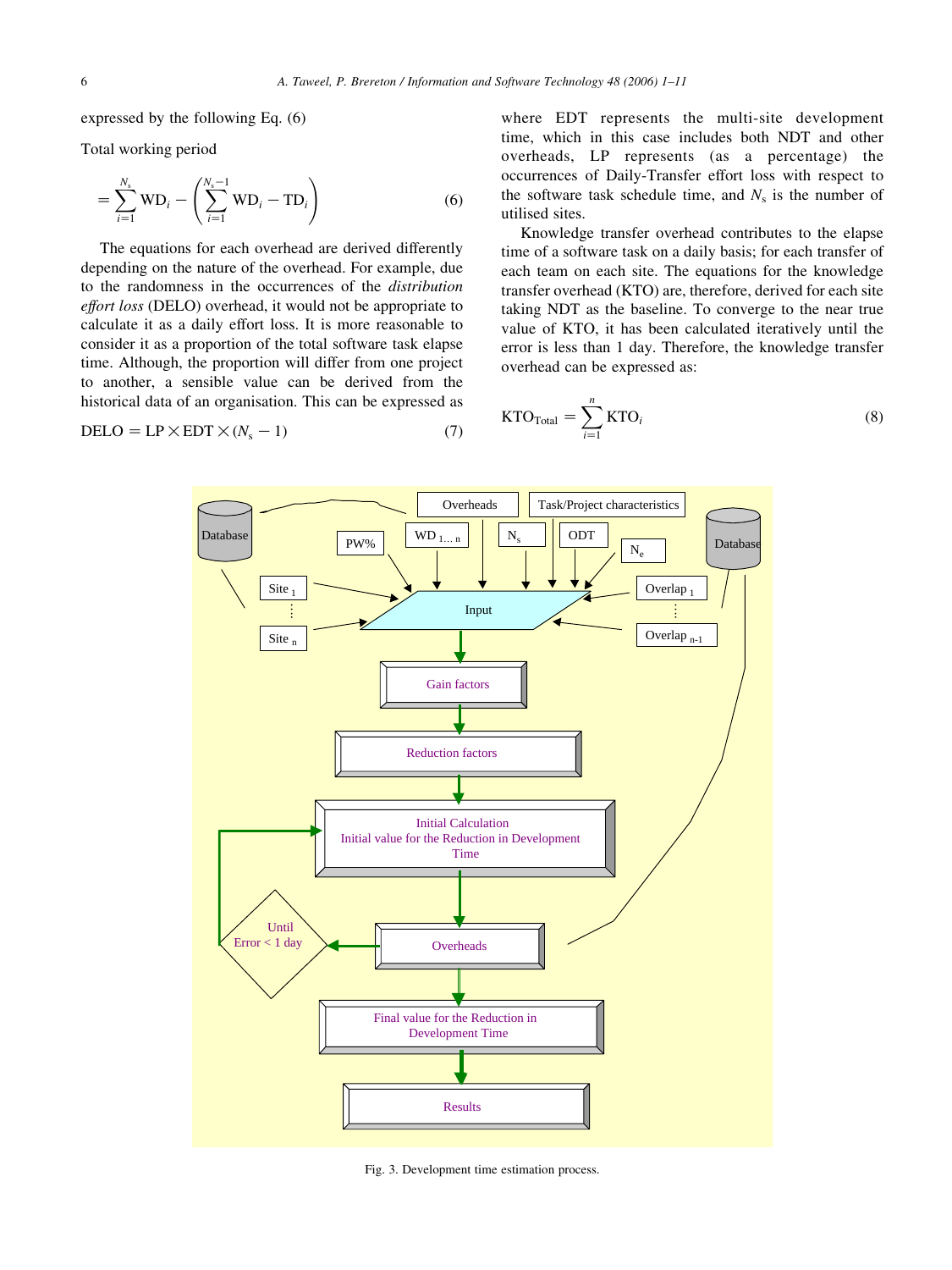<span id="page-7-0"></span>where *n* is largest number such that  $KTO<sub>n</sub> \ge 1$  day such that

$$
KTO1 = KTOLF × NDTinit,
$$
  

$$
KTO2 = KTOLF × KTO1, ..., KTOn = KTOLF × KTOn-1
$$

and  $KTO<sub>LF</sub>$  (knowledge transfer overhead loss factor)

$$
KTO_{LF} = \frac{GCoT_{day}}{N_sWD} + \frac{KTT_{day}}{N_sWD} + \frac{ATT_{day}}{N_sWD}
$$

where,  $GCOT_{day}$ ,  $KTT_{day}$   $ATT_{day}$  are general task-level communication, knowledge transfer time (catching-up and reporting time) and artefact transfer time for all teams on all sites in a day (24 h) respectively. The calculation of  $ATT<sub>day</sub>$ is slightly more complicated than  $GCOT_{\text{dav}}$  and  $KTT_{\text{dav}}$ , because it depends not only on the method of transfer between sites, but also, on the number of teams, size of each team and location of team members. The equations for calculating ATT are not included.

An illustration of how the above equations might be used to estimate multi-site development time is shown in [Fig. 3](#page-6-0).

As stated in the introduction, our objectives are:

- 1. to gain a better understanding of the contextual factors of relevance to SCSE;
- 2. to investigate the overheads of SCSE;
- 3. to enable the development time to be estimated when SCSE is used.

In order to address the first two objectives, an implementation of *Tseq* has been used to determine the effects on development time of variations in values for particular factors and overheads.

So, for example, if we consider a project with an estimated single-site development time of 12 person months we can determine the effect on development time of using multiple sites. As might be expected, development time decreases as the number of sites increases (see Fig. 4). Of course, in practice, as the number of sites is increased the value of some contextual factors will change. For example, the time differences between sites will decrease and some



Fig. 4. Development time vs. number of sites  $(N_s)$ .



Fig. 5. Development time vs. knowledge transfer time.

overheads such as daily knowledge transfer time may increase due to the need to catch up with work from more sites (or it may decrease because less work is done during each shift). In practice, utilising more than three sites is unlikely to reduce development time.

A more interesting case is to consider the effect of daily knowledge transfer time on development time. Fig. 5 shows this (non-linear) relationship for both a 2-site and a 3-site distribution. Here, it can be seen that if the daily knowledge transfer time exceeds 3.5 h then it would be faster to use two sites rather than three.

In order to address objective 3, an algorithm based on the Tseq model, and embodied in a decision support tool, could

| <b>Typical Input</b>                                                                                                                                                                                                                                                                                                      |                                                                     |                                                                                                                                                                                                                                                |  |  |  |
|---------------------------------------------------------------------------------------------------------------------------------------------------------------------------------------------------------------------------------------------------------------------------------------------------------------------------|---------------------------------------------------------------------|------------------------------------------------------------------------------------------------------------------------------------------------------------------------------------------------------------------------------------------------|--|--|--|
|                                                                                                                                                                                                                                                                                                                           | <b>EDT</b><br>N.<br>$TD_i$<br>RT<br>CT<br>$N_e$<br><b>PW</b><br>GCO | Estimated single site development time<br>Maximum number of sites available<br>time difference between sites<br><b>Reporting time</b><br>Catching-up time<br>Number of developers<br>Level of concurrency<br>General task-level communications |  |  |  |
| Processing                                                                                                                                                                                                                                                                                                                |                                                                     |                                                                                                                                                                                                                                                |  |  |  |
| 1.<br>Calculate gain factors and reduction factors<br>Calculate initial development time (for distributed<br>2.<br>working)<br>Calculate overheads<br>3.<br>4.<br>Recalculate development time<br>5.<br>Repeat step 4 and step 5 until error $<$ 1 day<br>Recalculate development time with respect to<br>6.<br>overheads |                                                                     |                                                                                                                                                                                                                                                |  |  |  |
| <b>Typical output</b><br>Estimated development time for distributed<br>working using all available sites<br>Estimated development time using $\lt$ all sites<br><b>Expected values of overheads</b>                                                                                                                       |                                                                     |                                                                                                                                                                                                                                                |  |  |  |

Fig. 6. The Tseq algorithm.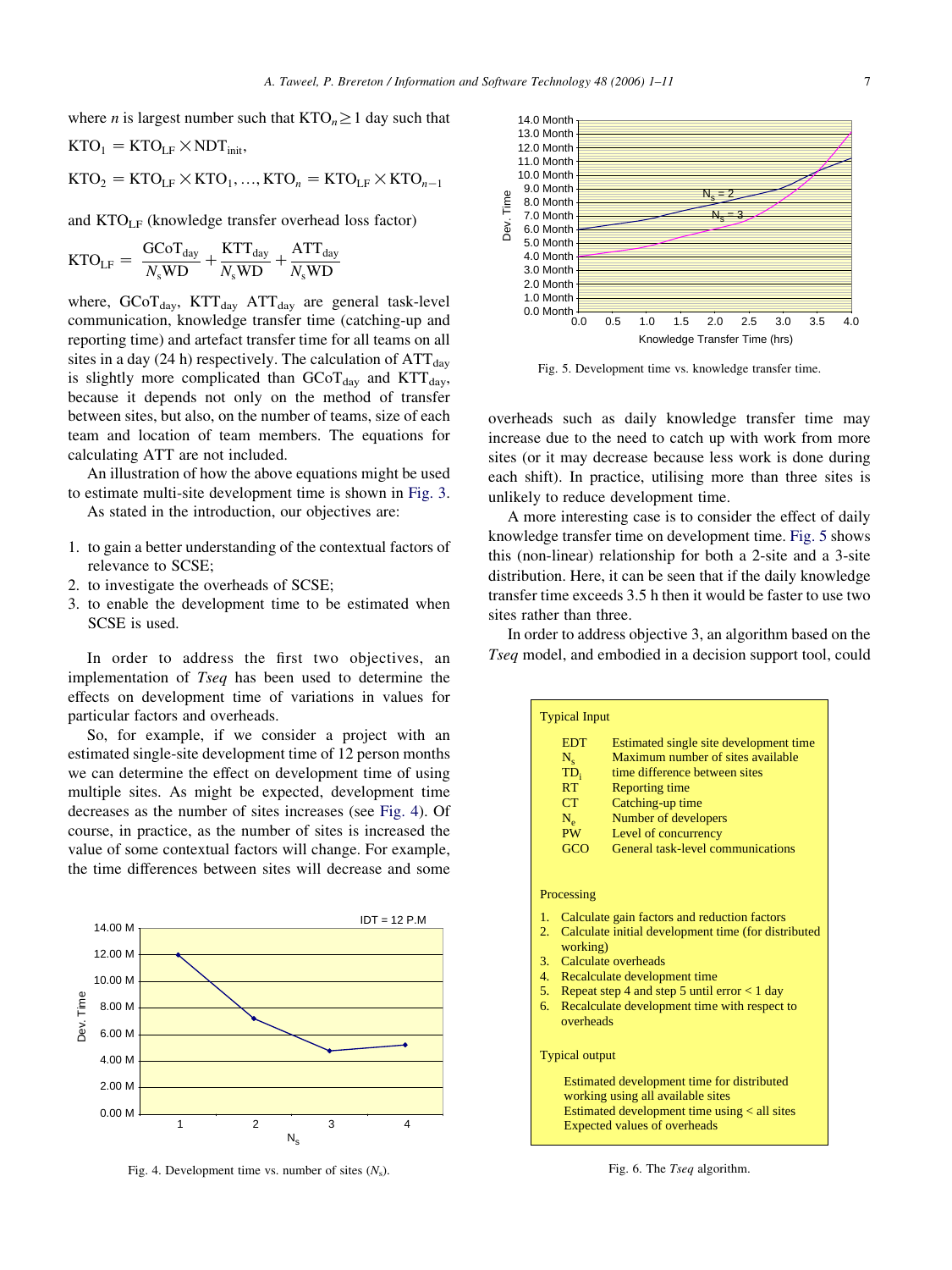provide estimates of development time for (say) 2-site and 3-site distribution together with the total overhead costs. The accuracy of the estimates will, of course, depend on the quality and range of input values. Typical input and output parameters together with the processing involved are shown in [Fig. 6.](#page-7-0) A prototype tool has been developed and is currently being evaluated.

#### 6. The empirical study

In order to show the feasibility of SCSE and to obtain some real measures for contextual factors and overheads, an exploratory empirical study was carried out using software engineers (subjects) at two sites (Keele and Hebron) to undertake a software development task (details of the study are published in [\[16\]\)](#page-11-0). Although, the time zones for these sites are only 2 h apart, they were considered suitable for the following reasons:

- The computing facilities at each site were similar.
- Subjects with similar cultural backgrounds and with good English language skills were available at both sites. Cultural and language differences are of course important issues in global software engineering and are the focus of a number of other studies [\[17,18\]](#page-11-0).
- † Available subjects were mature, enthusiastic and had very good (and comparable) software engineering skills.

The four subjects were male, aged between 29 and 39 years with between 6 and 11 years programming experience and between 10 months and 3 years Java programming experience. The subjects were all familiar with the development method notations and coding conventions used and had an established level of trust between them. The importance of such trust between team members has already been noted by several researchers and can often determine the success or failure of teams and projects [\[19–21\].](#page-11-0)

Two sets of two subjects worked collaboratively, over five shifts, each of approximately 3 h duration, on the given software task. The software task (which is summarised in the Appendix A) included three main activities: implementation, unit-testing and application testing. The implementation and unit-testing activities were carried out in each shift, however, application testing was carried out only in the last two shifts. Both quantitative and qualitative data was collected. Quantitative data included time spent on the task for each

Table 1 Quantitative data from the empirical study

|                     | Average (in minutes) |  |
|---------------------|----------------------|--|
| Development time    | 98                   |  |
| Catching up time    |                      |  |
| Reporting time      |                      |  |
| Communications time | 18                   |  |

Table 2 Summary of questionnaire responses

|                                                                        | Yes | No               |
|------------------------------------------------------------------------|-----|------------------|
| Was synchronous communications<br>needed?                              | 0   | 4                |
| Were design documents adequate?                                        | 4   |                  |
| Were problems encountered with the<br>communications?                  |     | 3                |
| Do you think that SCSE would be more<br>suitable for bigger projects?  | 2   | $1 (+ 1$ unsure) |
| Did you feel that SCSE restricted your<br>work?                        | 3   |                  |
| Would you prefer to use SCSE as<br>opposed to single-site development? | 0   | $2 (+2$ unsure)  |

shift, catching up time, reporting time and time spent communicating. Average values for each are shown in Table 1. The variations in values for catching up time and reporting time were small, however, the communications times for Hebron shifts were considerably longer than for the Keele shifts. This was because the Hebron subjects had to use a dial-up connection whereas Keele subjects had a permanent Internet connection. As discussed in Section 3.1, it is clearly important that the participating sites have adequate communications facilities to support SCSE.

The quite low values for catching up time and reporting time are encouraging especially given the low level of automation available to the subjects in the study to support these activities.

Qualitative data was concerned with the subjects' opinions on a number of issues. Some of these are included in Table 2. Although, from their general comments, the subjects felt SCSE to be very efficient it was not a particularly popular way of working. This seems to be because, to some extent, they felt that their working style was restricted. Nevertheless some were keen to try the approach for larger scale projects.

Of the general comments from subjects, the most notable was an expression of the need for high quality documentation especially relating to requirements, design, design rationale and coding conventions.

One of the lessons learned from the study was that it is important (and difficult) to plan to the right level of detail. If subjects finished their allocated activities early they did not continue to work until the end of the shift (even though they had been told to do so). However, subjects also felt that they were 'under pressure' to complete the activities scheduled. Clear a balance needs to be struck between the view that 'I have done my bit so I can stop' and 'I can't keep up with the work rate expected of me'.

#### 7. Conclusions

This paper has investigated some of the issues that arise when software is developed across time zones.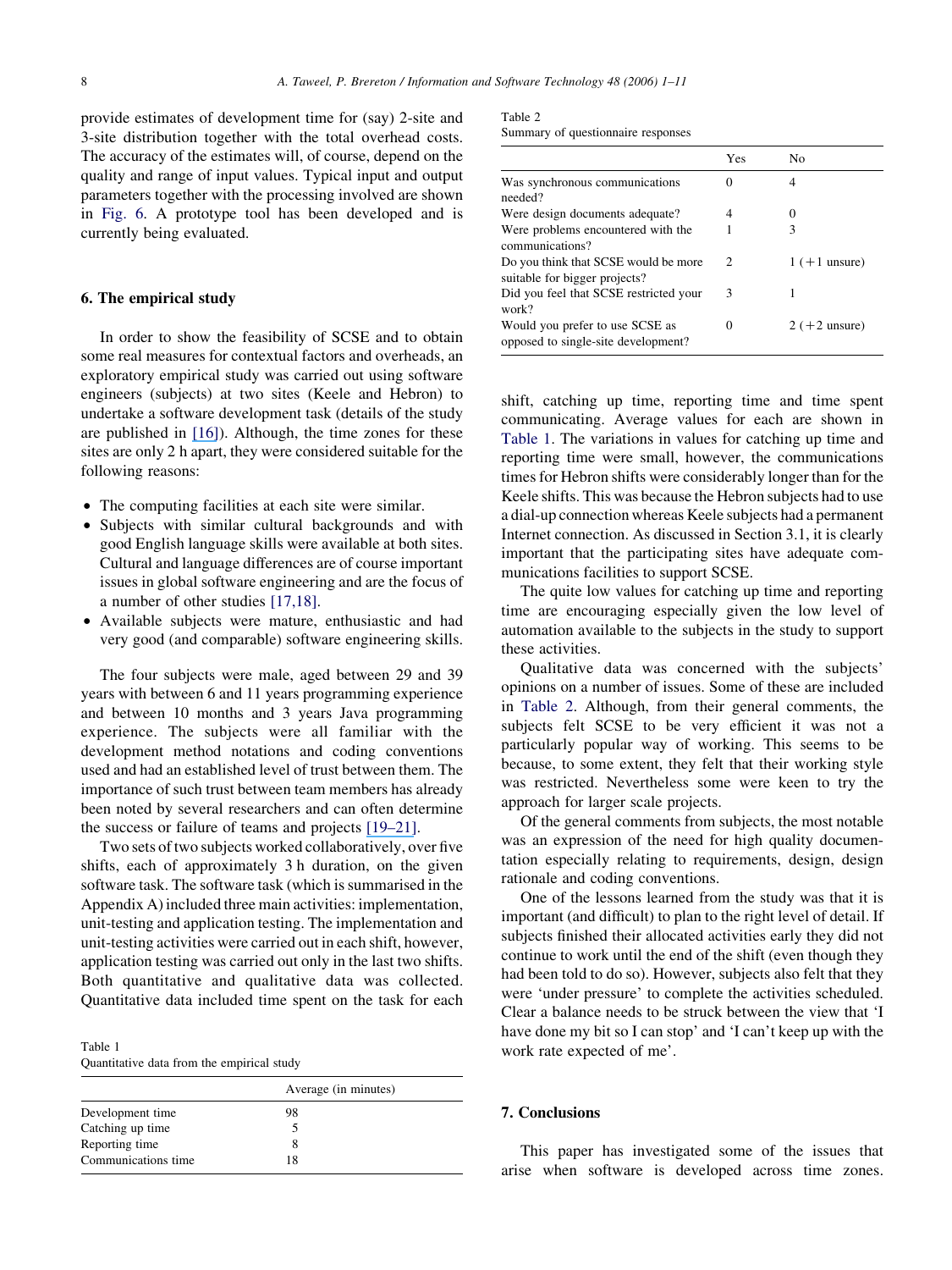In particular, some of the contextual factors relating to participating sites and to project and task characteristics that support or constrain distributed working have been highlighted. These factors, together with the overheads of distribution have been combined into a set of equations which can be used to estimate development time for sequential collaborative software engineering.

As well as these theoretical investigations, a small-scale empirical study of SCSE is also reported.

A number of conclusions arise from this work. In particular, it is clear that documentation is a crucial factor. In fact, as well as being a necessity for successful SCSE, the data recorded for the purposes of knowledge transfer is a valuable contribution to the documentation process.

Other benefits of SCSE, in terms of quality and maintainability arise from:

• more than one person being involved in development (thereby achieving some of the benefits of pair programming [\[22\]\)](#page-11-0);

- a well-documented process;
- adherence to coding conventions.

To make SCSE a more controlled and predictable process there is a need for:

- greater automation of the knowledge transfer process;
- better ways of monitoring progress;
- † use of a central repository and good communications to support knowledge management;
- further research to investigate the level of detail needed for scheduling of activities between collaborators.

#### Acknowledgements

The authors acknowledge the support of British Telecommunications plc who funded this work and the subjects who took part in the empirical study.

## Appendix A. Task requirements specification and implementation schedule

| <b>System Requirements</b>                                                                                                                                                                                                                                                                                                                                                                                                                                                                                                                                                                                                                                                                                                                                                                                                                                                                                                                               |  |  |  |  |  |  |
|----------------------------------------------------------------------------------------------------------------------------------------------------------------------------------------------------------------------------------------------------------------------------------------------------------------------------------------------------------------------------------------------------------------------------------------------------------------------------------------------------------------------------------------------------------------------------------------------------------------------------------------------------------------------------------------------------------------------------------------------------------------------------------------------------------------------------------------------------------------------------------------------------------------------------------------------------------|--|--|--|--|--|--|
| <b>System Name: Calculator</b>                                                                                                                                                                                                                                                                                                                                                                                                                                                                                                                                                                                                                                                                                                                                                                                                                                                                                                                           |  |  |  |  |  |  |
| <b>Requirement Specifications:</b><br>This application is a normal common calculator. It should have the following<br>specifications:<br>1. An applet based application that runs in a Java-based browser<br>2. Can be activated using the mouse.<br>3. Performs the following mathematical functions<br>3.1.<br>Addition $(+)$<br>Power $(x^y)$<br>3.5.<br>3.2.<br>Subtraction (-)<br>3.6.<br>Square $(x*x)$<br>3.3.<br>Multiplication (*)<br>3.7.<br>Percent $(\% )$<br>3.4.<br>Division $\left\langle \right\rangle$<br><b>Square Root</b><br>3.8.<br>4. It has a standard interface                                                                                                                                                                                                                                                                                                                                                                  |  |  |  |  |  |  |
| <b>Exclusions:</b><br>1. It does not provide a help systems<br>2. It does not include any menu/options for upgrade.<br>3. It runs on a browser that supports the current version of Java (version 1.2)<br>4. It can only be activated using the mouse and not the keyboard                                                                                                                                                                                                                                                                                                                                                                                                                                                                                                                                                                                                                                                                               |  |  |  |  |  |  |
| <b>Behavioural Restrictions:</b><br>1. Display: Numbers should be left aligned with respect to the display. Calculator when<br>started/restarted/reinitialised should display 0.0. Numbers when displayed should be in<br>the double format (e.g. 11.0, 11.2, 0.112 etc.)<br>2. One Operand Functions: For these functions enter a number and then requesting a<br>function should do the calculation on the entered number and display the result.<br>3. Two operand Functions: for these functions enter a number, request a function, enter<br>another number and then requesting another function or get a result function (Equal)<br>displays the result of the first requested function.<br>4. Get a result function (Equal): execute the last requested operation (for two operand<br>function only) and displays the result of the calculation. Subsequent request of this<br>function should not invoke any function or change displayed result |  |  |  |  |  |  |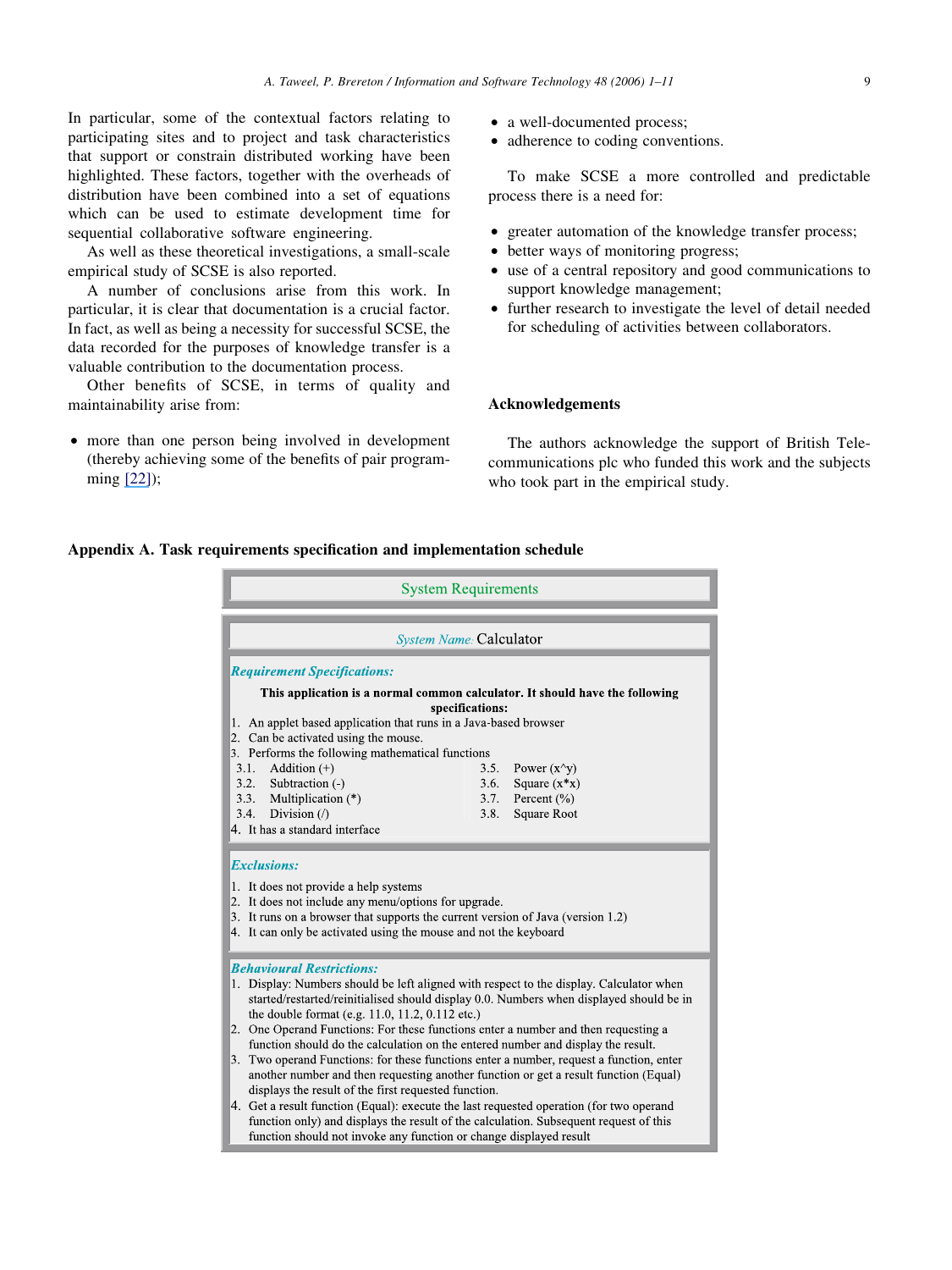<span id="page-10-0"></span>

#### **Implementation Schedule**

#### References

- [1] [F. Maurer, Computer support in project coordination, Proceedings](https://www.researchgate.net/publication/221015591_Working_Group_Report_on_Computer_Support_in_Project_Coordination?el=1_x_8&enrichId=rgreq-f1b5d109ee81480a62843f7e3348d16b-XXX&enrichSource=Y292ZXJQYWdlOzIyMDYwOTg0MjtBUzo5ODc5NjkxMDQxNTg3NkAxNDAwNTY2NDI3MDQx) [of the WET ICE'96, California, USA, IEEE Computer Society,](https://www.researchgate.net/publication/221015591_Working_Group_Report_on_Computer_Support_in_Project_Coordination?el=1_x_8&enrichId=rgreq-f1b5d109ee81480a62843f7e3348d16b-XXX&enrichSource=Y292ZXJQYWdlOzIyMDYwOTg0MjtBUzo5ODc5NjkxMDQxNTg3NkAxNDAwNTY2NDI3MDQx) [Fifth International Conference on Enabling Technologies, June](https://www.researchgate.net/publication/221015591_Working_Group_Report_on_Computer_Support_in_Project_Coordination?el=1_x_8&enrichId=rgreq-f1b5d109ee81480a62843f7e3348d16b-XXX&enrichSource=Y292ZXJQYWdlOzIyMDYwOTg0MjtBUzo5ODc5NjkxMDQxNTg3NkAxNDAwNTY2NDI3MDQx) [1996.](https://www.researchgate.net/publication/221015591_Working_Group_Report_on_Computer_Support_in_Project_Coordination?el=1_x_8&enrichId=rgreq-f1b5d109ee81480a62843f7e3348d16b-XXX&enrichSource=Y292ZXJQYWdlOzIyMDYwOTg0MjtBUzo5ODc5NjkxMDQxNTg3NkAxNDAwNTY2NDI3MDQx)
- [2] [I. Gorton, S. Motwani, Issues in co-operative software engineering](https://www.researchgate.net/publication/222859774_Issues_in_co-operative_software_engineering_using_globally_distributed_teams?el=1_x_8&enrichId=rgreq-f1b5d109ee81480a62843f7e3348d16b-XXX&enrichSource=Y292ZXJQYWdlOzIyMDYwOTg0MjtBUzo5ODc5NjkxMDQxNTg3NkAxNDAwNTY2NDI3MDQx) [using globally distributed teams, Inform. Software Technol. 38 \(1996\)](https://www.researchgate.net/publication/222859774_Issues_in_co-operative_software_engineering_using_globally_distributed_teams?el=1_x_8&enrichId=rgreq-f1b5d109ee81480a62843f7e3348d16b-XXX&enrichSource=Y292ZXJQYWdlOzIyMDYwOTg0MjtBUzo5ODc5NjkxMDQxNTg3NkAxNDAwNTY2NDI3MDQx) [647–655.](https://www.researchgate.net/publication/222859774_Issues_in_co-operative_software_engineering_using_globally_distributed_teams?el=1_x_8&enrichId=rgreq-f1b5d109ee81480a62843f7e3348d16b-XXX&enrichSource=Y292ZXJQYWdlOzIyMDYwOTg0MjtBUzo5ODc5NjkxMDQxNTg3NkAxNDAwNTY2NDI3MDQx)
- [3] E. Carmel, Global Software Teams: Collaborating Across Borders and Time Zones, Prentice Hall, Englewood Cliffs, NJ, 1999.
- [4] [J.D. Herbsleb, R.E. Grinter, T.A. Finholt, An empirical study of global](https://www.researchgate.net/publication/3895369_An_Empirical_Study_of_Global_Software_Development_Distance_and_Speed?el=1_x_8&enrichId=rgreq-f1b5d109ee81480a62843f7e3348d16b-XXX&enrichSource=Y292ZXJQYWdlOzIyMDYwOTg0MjtBUzo5ODc5NjkxMDQxNTg3NkAxNDAwNTY2NDI3MDQx) [software development: distance and speed, Proceedings of the](https://www.researchgate.net/publication/3895369_An_Empirical_Study_of_Global_Software_Development_Distance_and_Speed?el=1_x_8&enrichId=rgreq-f1b5d109ee81480a62843f7e3348d16b-XXX&enrichSource=Y292ZXJQYWdlOzIyMDYwOTg0MjtBUzo5ODc5NjkxMDQxNTg3NkAxNDAwNTY2NDI3MDQx) [ICSE'2001, Toronto, Canada, May 2001, pp. 81–90.](https://www.researchgate.net/publication/3895369_An_Empirical_Study_of_Global_Software_Development_Distance_and_Speed?el=1_x_8&enrichId=rgreq-f1b5d109ee81480a62843f7e3348d16b-XXX&enrichSource=Y292ZXJQYWdlOzIyMDYwOTg0MjtBUzo5ODc5NjkxMDQxNTg3NkAxNDAwNTY2NDI3MDQx)
- [5] [F.P. Brooks, The Mythical Man-Month: Essays on Software](https://www.researchgate.net/publication/220689892_The_Mythical_Man-Month_Essays_on_Software_Engineering?el=1_x_8&enrichId=rgreq-f1b5d109ee81480a62843f7e3348d16b-XXX&enrichSource=Y292ZXJQYWdlOzIyMDYwOTg0MjtBUzo5ODc5NjkxMDQxNTg3NkAxNDAwNTY2NDI3MDQx) [Engineering, Addison-Wesley Longman Inc, Reading, MA, 1995.](https://www.researchgate.net/publication/220689892_The_Mythical_Man-Month_Essays_on_Software_Engineering?el=1_x_8&enrichId=rgreq-f1b5d109ee81480a62843f7e3348d16b-XXX&enrichSource=Y292ZXJQYWdlOzIyMDYwOTg0MjtBUzo5ODc5NjkxMDQxNTg3NkAxNDAwNTY2NDI3MDQx) [Anniversary Edition.](https://www.researchgate.net/publication/220689892_The_Mythical_Man-Month_Essays_on_Software_Engineering?el=1_x_8&enrichId=rgreq-f1b5d109ee81480a62843f7e3348d16b-XXX&enrichSource=Y292ZXJQYWdlOzIyMDYwOTg0MjtBUzo5ODc5NjkxMDQxNTg3NkAxNDAwNTY2NDI3MDQx)
- [6] R. Fournier, Teamwork is the Key to Remote Development, Infoworld, San Francisco, USA, March, 2001.
- [7] G. Anthes, Divide and Conquer, Computerworld, Framingham, MA, June 2000.
- [8] [R. Daft, R.H. Lengel, Information richness: a new approach to](https://www.researchgate.net/publication/235200674_Information_Richness_A_New_Approach_to_Managerial_Behavior_and_Organization_Design?el=1_x_8&enrichId=rgreq-f1b5d109ee81480a62843f7e3348d16b-XXX&enrichSource=Y292ZXJQYWdlOzIyMDYwOTg0MjtBUzo5ODc5NjkxMDQxNTg3NkAxNDAwNTY2NDI3MDQx) [managerial behavior and organization design in: B. Staw,](https://www.researchgate.net/publication/235200674_Information_Richness_A_New_Approach_to_Managerial_Behavior_and_Organization_Design?el=1_x_8&enrichId=rgreq-f1b5d109ee81480a62843f7e3348d16b-XXX&enrichSource=Y292ZXJQYWdlOzIyMDYwOTg0MjtBUzo5ODc5NjkxMDQxNTg3NkAxNDAwNTY2NDI3MDQx) [L. Cummings \(Eds.\),, Research in Organizational Behavior vol. 6,](https://www.researchgate.net/publication/235200674_Information_Richness_A_New_Approach_to_Managerial_Behavior_and_Organization_Design?el=1_x_8&enrichId=rgreq-f1b5d109ee81480a62843f7e3348d16b-XXX&enrichSource=Y292ZXJQYWdlOzIyMDYwOTg0MjtBUzo5ODc5NjkxMDQxNTg3NkAxNDAwNTY2NDI3MDQx) [JAI Press Inc, Greenwich, CT, 1984, pp. 191–233.](https://www.researchgate.net/publication/235200674_Information_Richness_A_New_Approach_to_Managerial_Behavior_and_Organization_Design?el=1_x_8&enrichId=rgreq-f1b5d109ee81480a62843f7e3348d16b-XXX&enrichSource=Y292ZXJQYWdlOzIyMDYwOTg0MjtBUzo5ODc5NjkxMDQxNTg3NkAxNDAwNTY2NDI3MDQx)
- [9] N. Nohria, R.G. Eccles, Face-to-face: making network organizations work, in: Nohria/Eccles (Hrsg.), Networks and Organizations Structure, Forms and Action, Harvard Business School Press, Boston, 1992, pp. 188–308.
- [10] C. Maitland, C. Steinfield, C.Y. Jang, Supporting globally distributed engineering design teams with communication technologies, Proceedings of the Joint Conference, Calgary, Canada, Global networking, vol. 2, IOS Press, Amesterdam, 1997. pp. 338–346.
- [11] [A. French, P. Layzell, A study of communication and cooperation in](https://www.researchgate.net/publication/3784759_A_study_of_communication_and_cooperation_in_distributed_softwareproject_teams?el=1_x_8&enrichId=rgreq-f1b5d109ee81480a62843f7e3348d16b-XXX&enrichSource=Y292ZXJQYWdlOzIyMDYwOTg0MjtBUzo5ODc5NjkxMDQxNTg3NkAxNDAwNTY2NDI3MDQx) [distributed software project teams, Proceedings of the International](https://www.researchgate.net/publication/3784759_A_study_of_communication_and_cooperation_in_distributed_softwareproject_teams?el=1_x_8&enrichId=rgreq-f1b5d109ee81480a62843f7e3348d16b-XXX&enrichSource=Y292ZXJQYWdlOzIyMDYwOTg0MjtBUzo5ODc5NjkxMDQxNTg3NkAxNDAwNTY2NDI3MDQx) [Conference on Software Maintenance, Bethesda, Maryland, 1998](https://www.researchgate.net/publication/3784759_A_study_of_communication_and_cooperation_in_distributed_softwareproject_teams?el=1_x_8&enrichId=rgreq-f1b5d109ee81480a62843f7e3348d16b-XXX&enrichSource=Y292ZXJQYWdlOzIyMDYwOTg0MjtBUzo5ODc5NjkxMDQxNTg3NkAxNDAwNTY2NDI3MDQx) [pp. 146–155.](https://www.researchgate.net/publication/3784759_A_study_of_communication_and_cooperation_in_distributed_softwareproject_teams?el=1_x_8&enrichId=rgreq-f1b5d109ee81480a62843f7e3348d16b-XXX&enrichSource=Y292ZXJQYWdlOzIyMDYwOTg0MjtBUzo5ODc5NjkxMDQxNTg3NkAxNDAwNTY2NDI3MDQx)
- [12] [K. Hussein, F. Pena-Mora, R.D. Sriram, CAIRO: A System for](https://www.researchgate.net/publication/221015534_CAIRO_A_system_for_facilitating_communication_in_a_distributed_collaborative_engineering_environment?el=1_x_8&enrichId=rgreq-f1b5d109ee81480a62843f7e3348d16b-XXX&enrichSource=Y292ZXJQYWdlOzIyMDYwOTg0MjtBUzo5ODc5NjkxMDQxNTg3NkAxNDAwNTY2NDI3MDQx) [Facilitating Communication in a Distributed Collaborative Engineer](https://www.researchgate.net/publication/221015534_CAIRO_A_system_for_facilitating_communication_in_a_distributed_collaborative_engineering_environment?el=1_x_8&enrichId=rgreq-f1b5d109ee81480a62843f7e3348d16b-XXX&enrichSource=Y292ZXJQYWdlOzIyMDYwOTg0MjtBUzo5ODc5NjkxMDQxNTg3NkAxNDAwNTY2NDI3MDQx)[ing Environment, Proceedings of the WET ICE'95, IEEE Computer](https://www.researchgate.net/publication/221015534_CAIRO_A_system_for_facilitating_communication_in_a_distributed_collaborative_engineering_environment?el=1_x_8&enrichId=rgreq-f1b5d109ee81480a62843f7e3348d16b-XXX&enrichSource=Y292ZXJQYWdlOzIyMDYwOTg0MjtBUzo5ODc5NjkxMDQxNTg3NkAxNDAwNTY2NDI3MDQx) [Society Press, 1995. pp. 154–162.](https://www.researchgate.net/publication/221015534_CAIRO_A_system_for_facilitating_communication_in_a_distributed_collaborative_engineering_environment?el=1_x_8&enrichId=rgreq-f1b5d109ee81480a62843f7e3348d16b-XXX&enrichSource=Y292ZXJQYWdlOzIyMDYwOTg0MjtBUzo5ODc5NjkxMDQxNTg3NkAxNDAwNTY2NDI3MDQx)